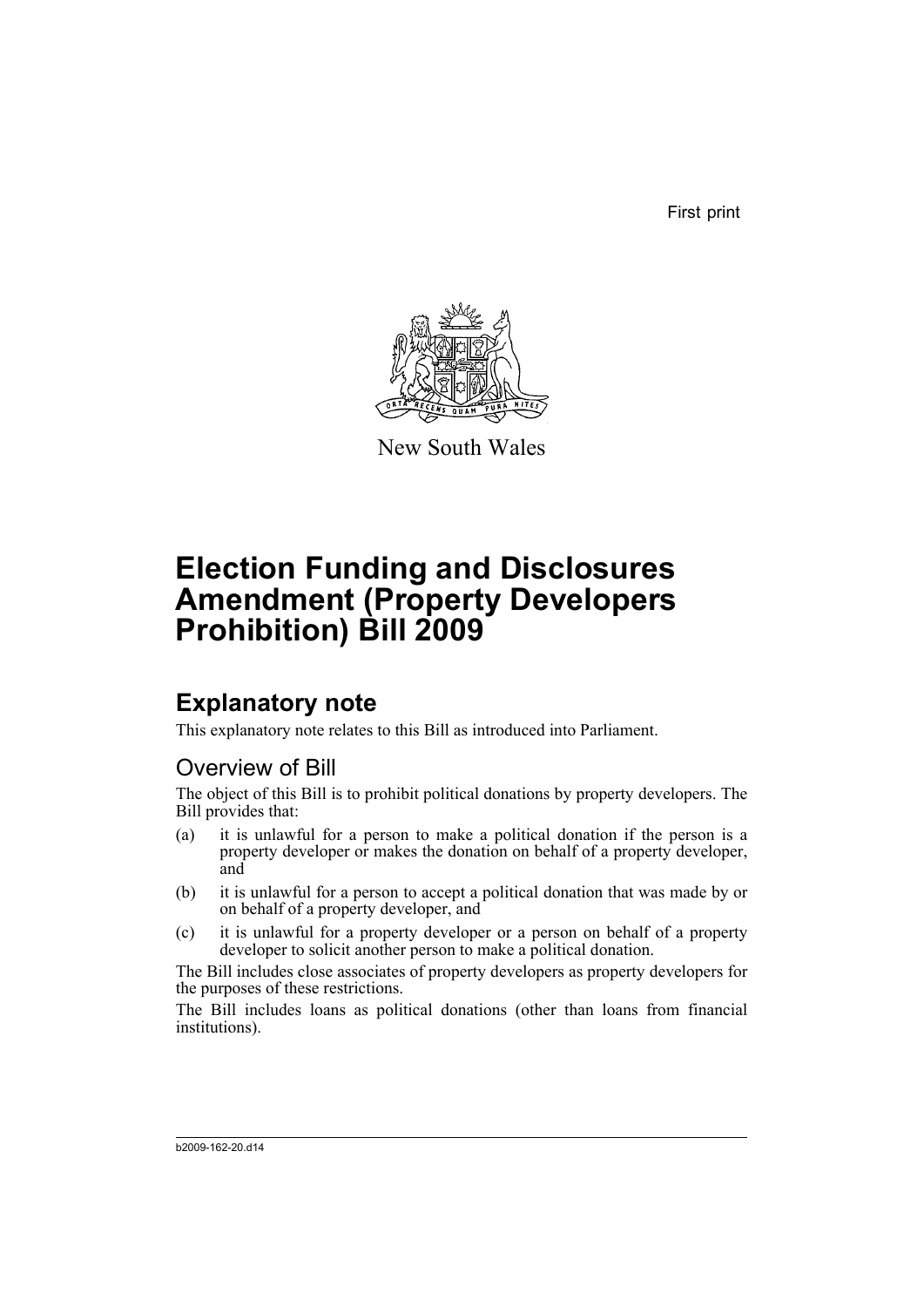Explanatory note

### Outline of provisions

**Clause 1** sets out the name (also called the short title) of the proposed Act.

**Clause 2** provides for the commencement of the proposed Act on the date of assent to the proposed Act.

### **Schedule 1 Amendment of Election Funding and Disclosures Act 1981 No 78**

#### **Prohibition of property developer donations**

**Schedule 1 [1]** inserts Division 4A into Part 6 of the *Election Funding and Disclosures Act 1981* (the *principal Act*) which prohibits property developer donations.

Proposed Division 4A provides that:

- (a) it is unlawful for a property developer or a person on behalf of a property developer to make a political donation, and
- (b) it is unlawful for a person to accept a political donation that was made (wholly or partly) by a property developer or on behalf of a property developer, and
- (c) it is unlawful for a property developer or a person on behalf of a property developer to solicit another person to make a political donation.

#### **Meaning of "property developer"**

The Bill defines a *property developer* to be:

- (a) a corporation engaged in a business that regularly involves the making of relevant planning applications by or on behalf of the corporation in connection with the residential or commercial development of land, with the ultimate purpose of the sale or lease of the land for profit, or
- (b) close associates of such a corporation.

Any activity engaged in by a corporation for the dominant purpose of providing commercial premises at which the corporation or a related body corporate will carry on business is to be disregarded for the purpose of determining whether the corporation is a property developer.

A *close associate* of a corporation includes:

- (a) directors and officers of the corporation and their spouses, and
- (b) a related body corporate of the corporation (within the meaning of the *Corporations Act 2001* of the Commonwealth), and
- (c) persons whose voting power in the corporation or a related body corporate is greater than 20% and their spouses.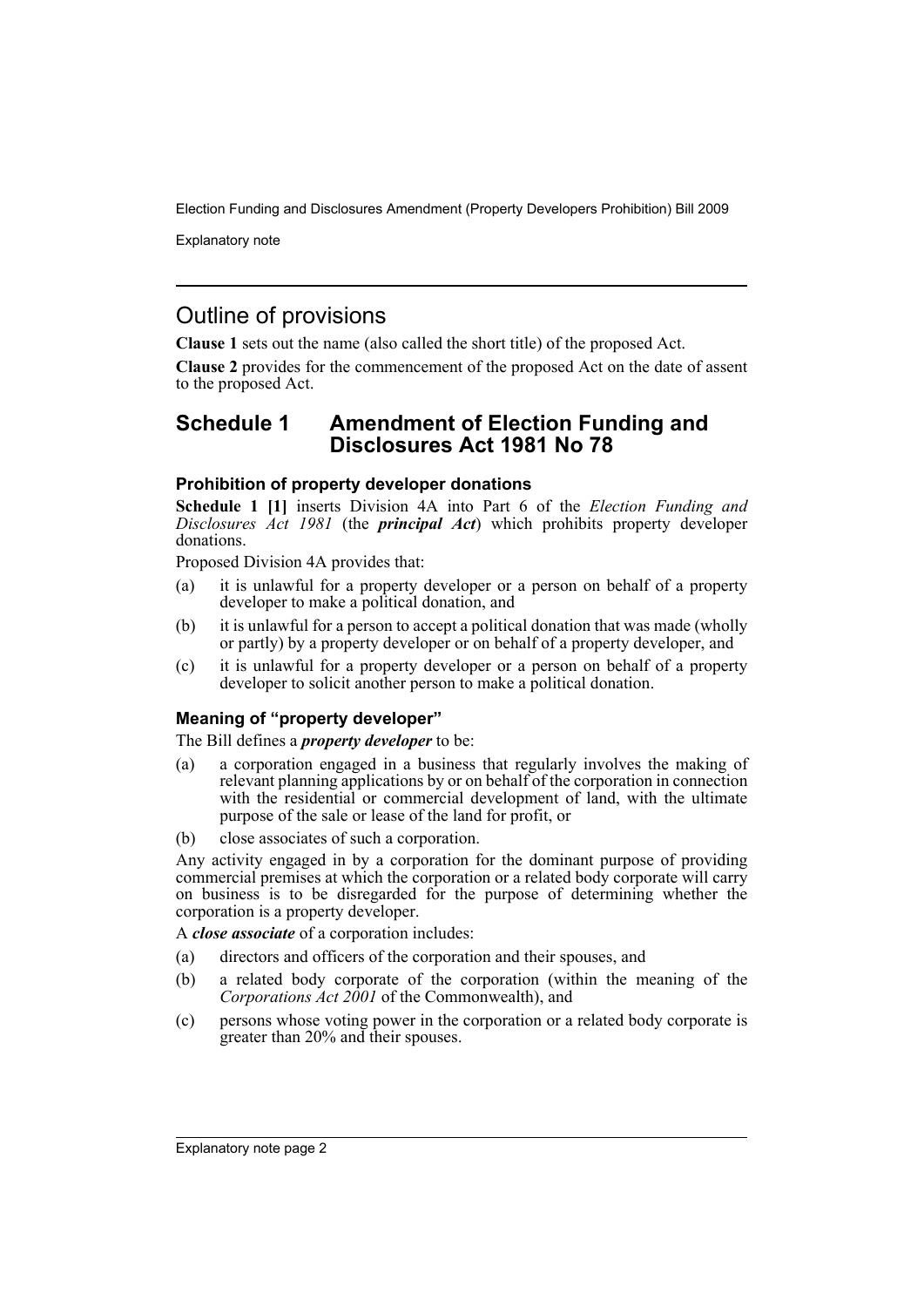Explanatory note

A *relevant planning application* has the same meaning as in section 147 (Disclosure of political donations and gifts) of the *Environmental Planning and Assessment Act 1979* (the *EP&A Act*) and includes:

- (a) a formal request to the Minister for Planning (the *Minister*), a council or the Director-General of the Department of Planning (the *Director-General*) to initiate the making of an environmental planning instrument or development control plan in relation to development on a particular site, and
- (b) a formal request to the Minister or the Director-General for development on a particular site to be made State significant development or declared a project to which Part 3A of the EP&A Act applies, and
- (c) an application for approval of a concept plan or project under Part 3A of the EP&A Act, and
- (d) an application for development consent under Part 4 of the EP&A Act.

#### **Offences and recovery of unlawful donations**

**Schedule 1 [2]** makes it an offence for a person to do any of the acts set out above if the person knows that the act is unlawful. The maximum penalty will be the same as for other offences relating to political donations, that is, 200 penalty units for a party (currently, \$22,000) and  $100$  penalty units in any other case (currently, \$11,000).

As is the case for other political donations that are unlawful under the principal Act, the Election Funding Authority of New South Wales (the *Authority*) may recover the amount of any political donation that is unlawful under proposed Division 4A from the person who made the donation as a debt due to the State.

#### **Inclusion of loans as political donations**

Proposed Division 4A provides that a loan is to be regarded as a political donation if it would as a gift be a political donation. Loans from financial institutions are not included as political donations.

#### **Exceptions for membership contributions**

Proposed Division 4A includes an exception for membership contributions that would otherwise be considered political donations under the principal Act.

An annual or other subscription paid to a party by an individual for membership of the party or for the individual's affiliation with the party will not be a political donation for the purposes of proposed Division 4A unless it is a reportable political donation. Under the principal Act, a reportable political donation means a political donation of \$1,000 or more.

#### **Determination by Authority that person is not a property developer**

Under proposed Division 4A, a person may apply to the Authority for a determination by the Authority that the person (or another person) is not a property developer for the purposes of the Division. The Authority is to make its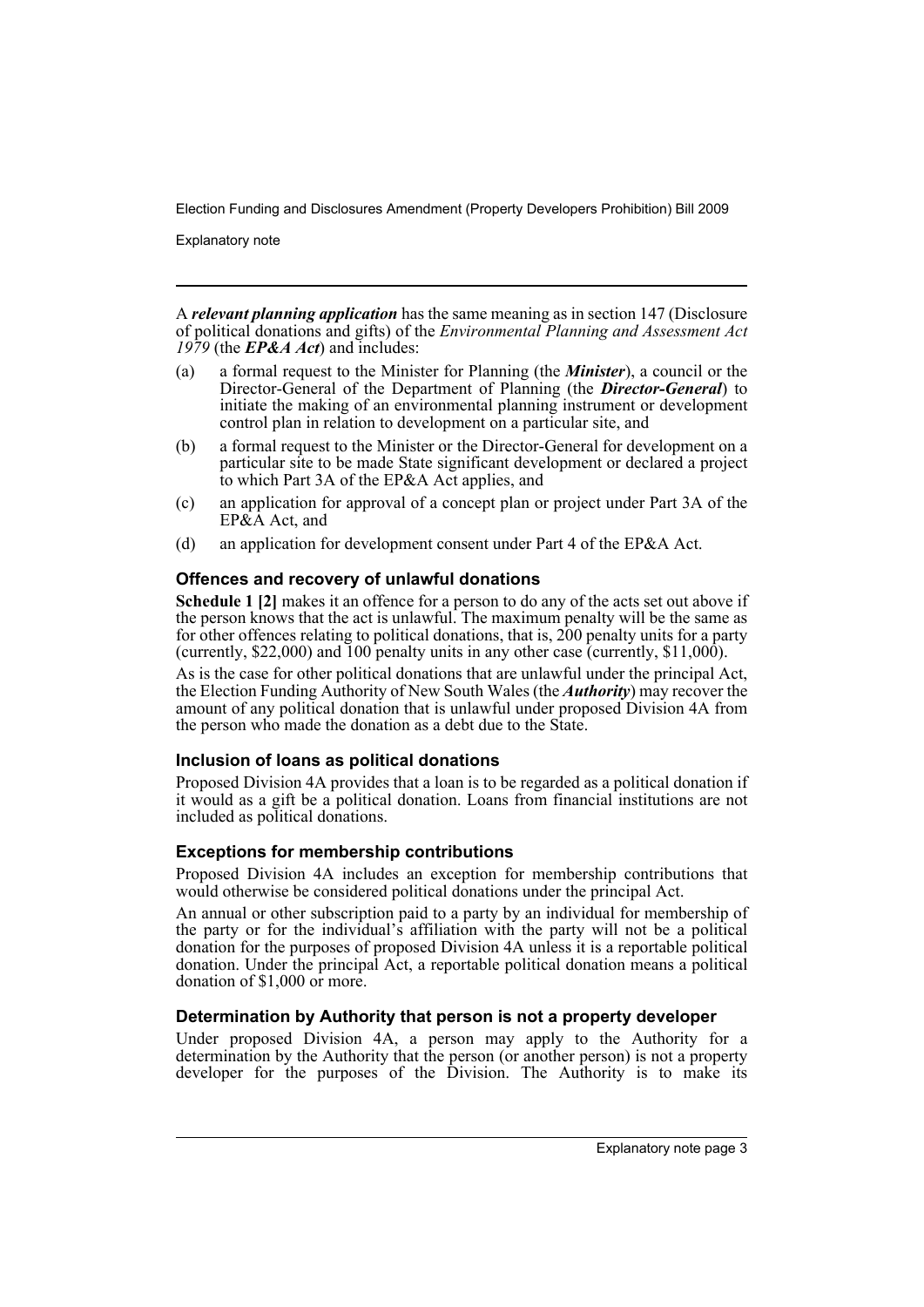Explanatory note

determination solely on the basis of information provided by the applicant and may make such a determination if it is satisfied that it is more likely than not that the person is not a property developer. The Authority is to maintain a public register of any determinations and the register is to be published on the Authority's website. A determination by the Authority is conclusively presumed to be correct in favour of any person for the purposes of a political donation that the person makes or accepts while the determination is in force (even if the determination is subsequently found to be incorrect). The presumption does not apply in favour of a person who knew that information provided to the Authority in connection with the making of the determination was false or misleading in a material particular.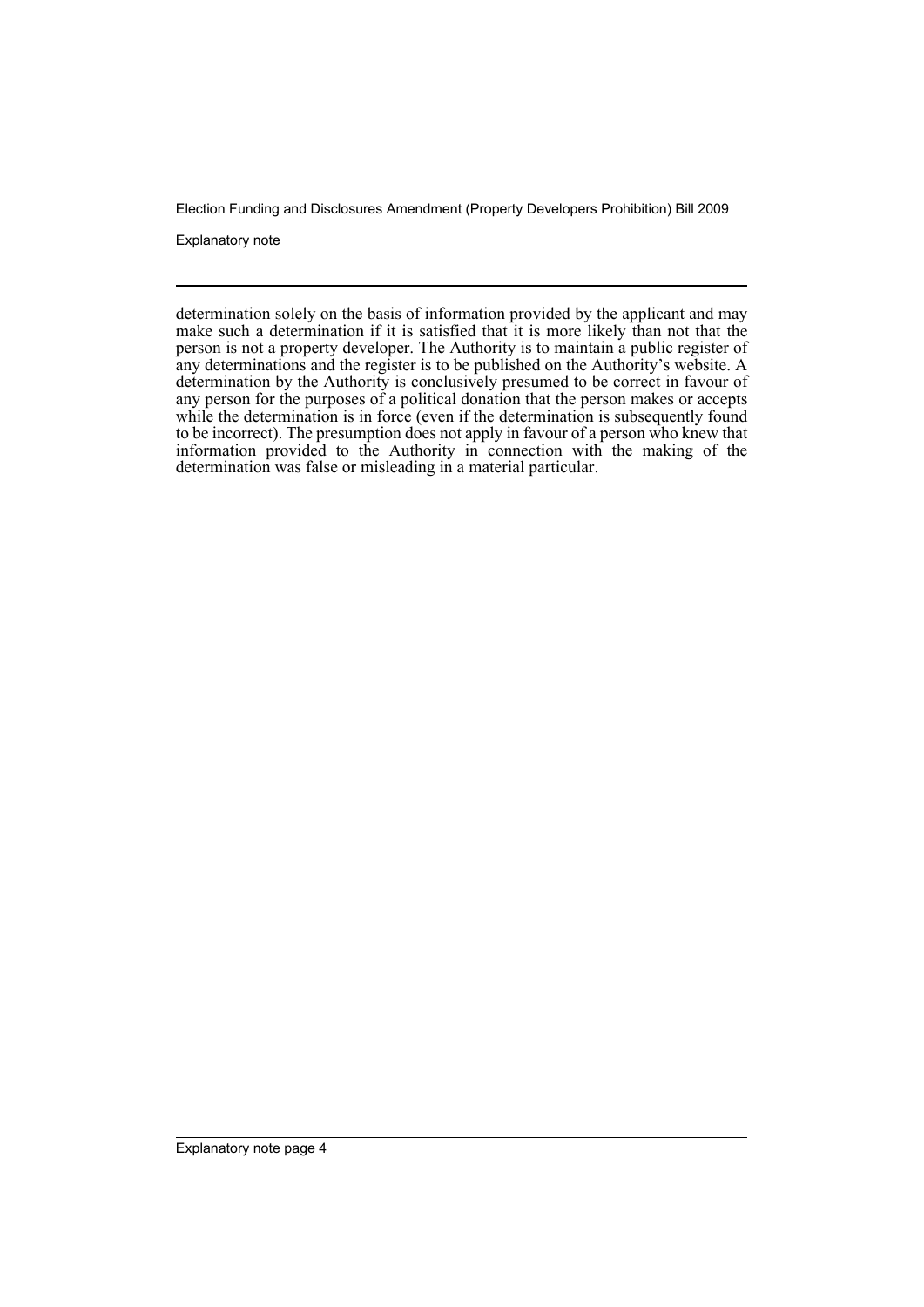First print



New South Wales

# **Election Funding and Disclosures Amendment (Property Developers Prohibition) Bill 2009**

## **Contents**

|            |                                                                 | Page |
|------------|-----------------------------------------------------------------|------|
| 1          | Name of Act                                                     |      |
|            | Commencement                                                    |      |
| Schedule 1 | Amendment of Election Funding and Disclosures Act<br>1981 No 78 | 3    |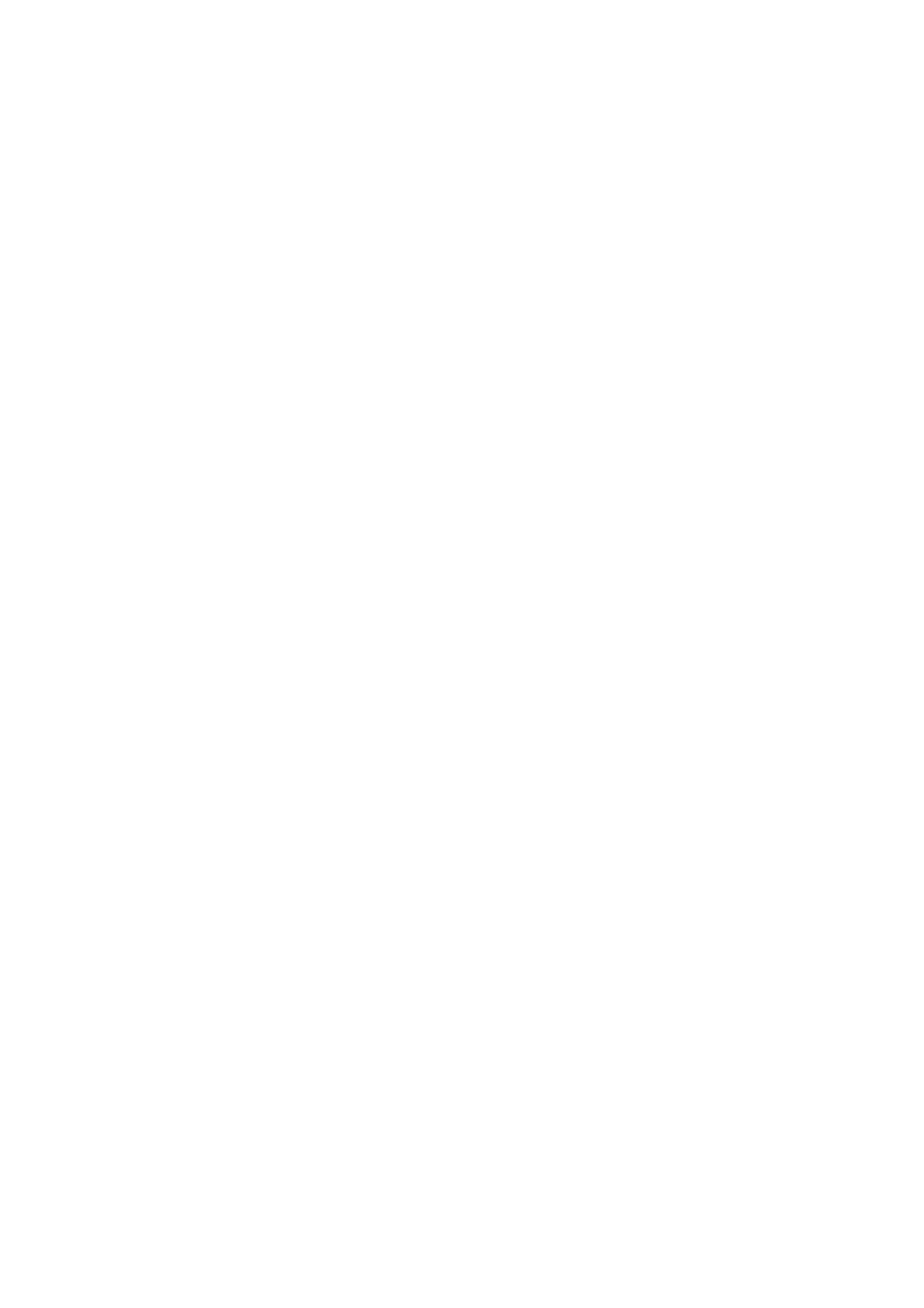

New South Wales

# **Election Funding and Disclosures Amendment (Property Developers Prohibition) Bill 2009**

No , 2009

### **A Bill for**

An Act to amend the *Election Funding and Disclosures Act 1981* to prohibit political donations by property developers.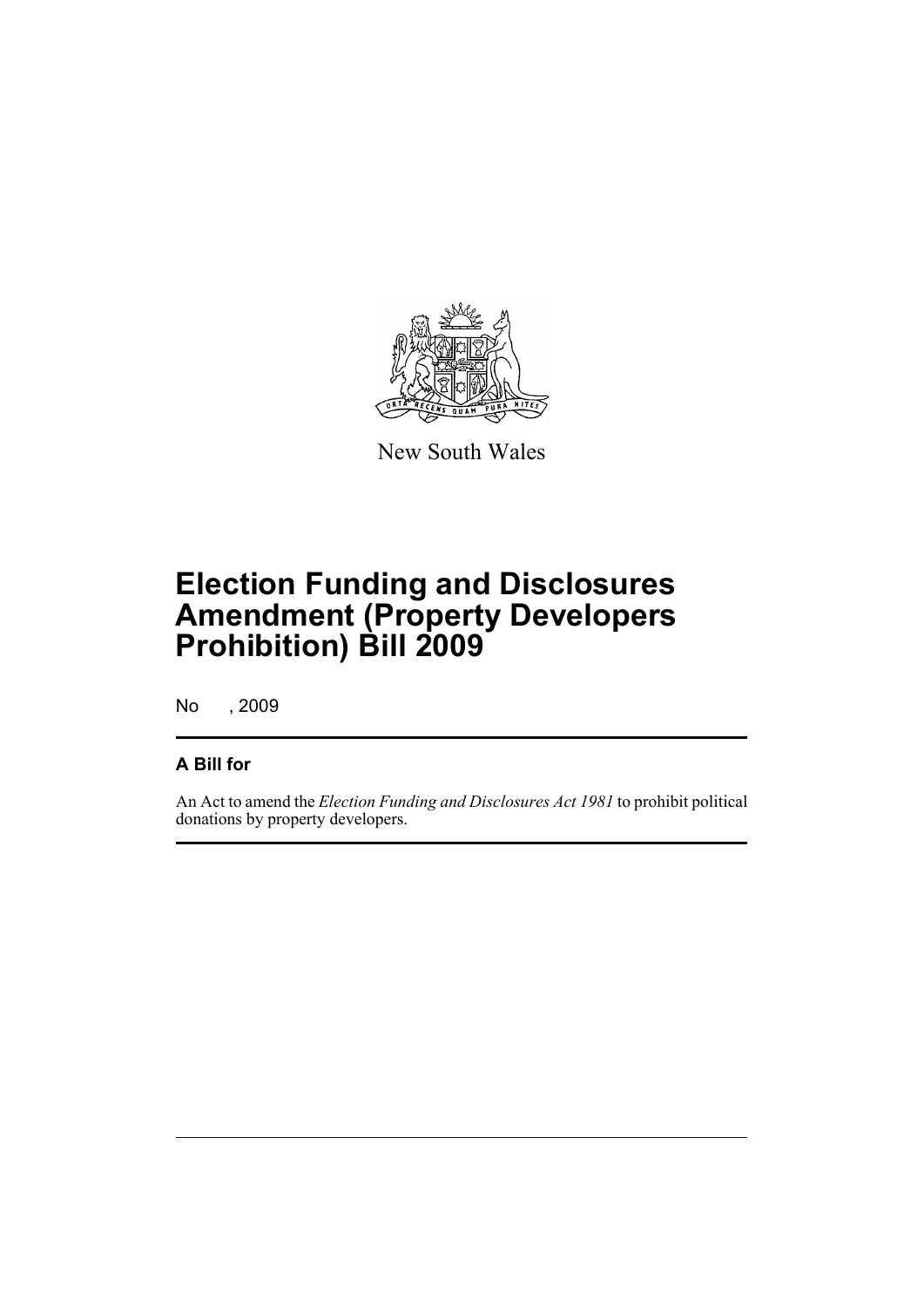<span id="page-7-1"></span><span id="page-7-0"></span>

| The Legislature of New South Wales enacts:<br>1 |                                                                                                                    |               |  |  |
|-------------------------------------------------|--------------------------------------------------------------------------------------------------------------------|---------------|--|--|
|                                                 | Name of Act                                                                                                        | $\mathcal{P}$ |  |  |
|                                                 | This Act is the <i>Election Funding and Disclosures Amendment (Property</i> )<br>Developers Prohibition) Act 2009. | 3<br>4        |  |  |
|                                                 | Commencement                                                                                                       | 5             |  |  |
|                                                 | This Act commences on the date of assent to this Act.                                                              | 6             |  |  |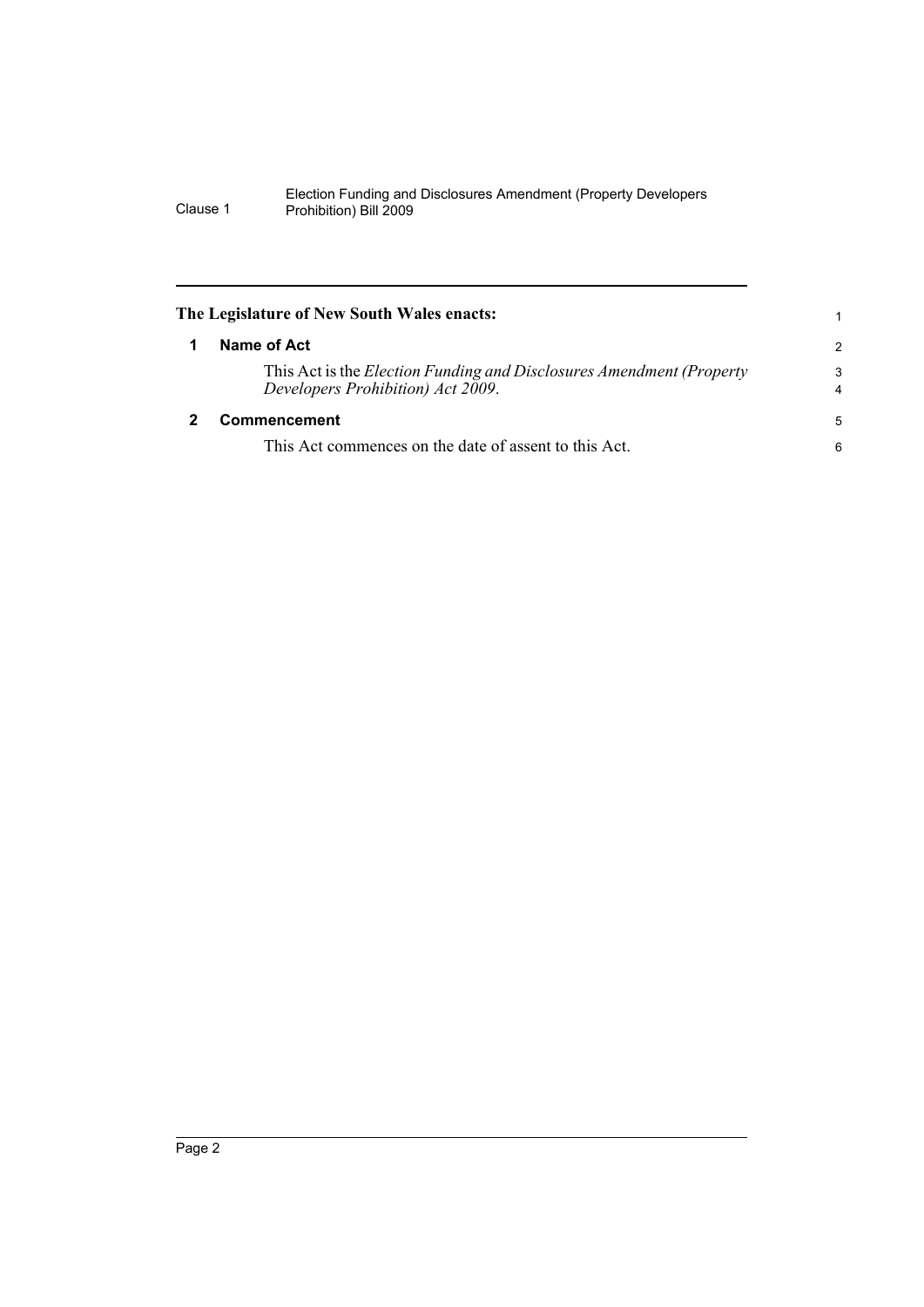Amendment of Election Funding and Disclosures Act 1981 No 78 Schedule 1

<span id="page-8-0"></span>

| <b>Schedule 1</b> |                    |     | <b>Amendment of Election Funding and</b><br>Disclosures Act 1981 No 78                                                                                                                                                                                                                                                                                                                                           | 1<br>$\overline{2}$                    |
|-------------------|--------------------|-----|------------------------------------------------------------------------------------------------------------------------------------------------------------------------------------------------------------------------------------------------------------------------------------------------------------------------------------------------------------------------------------------------------------------|----------------------------------------|
| [1]               |                    |     | Part 6, Division 4A                                                                                                                                                                                                                                                                                                                                                                                              | 3                                      |
|                   |                    |     | Insert after Division 4:                                                                                                                                                                                                                                                                                                                                                                                         | 4                                      |
|                   | <b>Division 4A</b> |     | Prohibition of property developer donations                                                                                                                                                                                                                                                                                                                                                                      | 5                                      |
| 96GA              |                    |     | Political donations by property developers unlawful                                                                                                                                                                                                                                                                                                                                                              | 6                                      |
|                   |                    | (1) | It is unlawful for a property developer to make a political<br>donation.                                                                                                                                                                                                                                                                                                                                         | 7<br>8                                 |
|                   |                    | (2) | It is unlawful for a person to make a political donation on behalf<br>of a property developer.                                                                                                                                                                                                                                                                                                                   | 9<br>10                                |
|                   |                    | (3) | It is unlawful for a person to accept a political donation that was<br>made (wholly or partly) by a property developer or by a person<br>on behalf of a property developer.                                                                                                                                                                                                                                      | 11<br>12<br>13                         |
|                   |                    | (4) | It is unlawful for a property developer to solicit another person to<br>make a political donation.                                                                                                                                                                                                                                                                                                               | 14<br>15                               |
|                   |                    | (5) | It is unlawful for a person to solicit another person on behalf of a<br>property developer to make a political donation.                                                                                                                                                                                                                                                                                         | 16<br>17                               |
|                   |                    |     | Note. Section 96I makes it an offence to do any act knowing that it is<br>unlawful under this Division. Section 96J also provides for the recovery<br>by the Authority of unlawful political donations.                                                                                                                                                                                                          | 18<br>19<br>20                         |
|                   | 96GB               |     | Meaning of "property developer"                                                                                                                                                                                                                                                                                                                                                                                  | 21                                     |
|                   |                    | (1) | Each of the following persons is a <i>property developer</i> for the<br>purposes of this Division:                                                                                                                                                                                                                                                                                                               | 22<br>23                               |
|                   |                    |     | a corporation engaged in a business that regularly involves<br>(a)<br>the making of relevant planning applications by or on<br>behalf of the corporation in connection with the residential<br>or commercial development of land, with the ultimate<br>purpose of the sale or lease of the land for profit,                                                                                                      | 24<br>25<br>26<br>27<br>28             |
|                   |                    |     | a person who is a close associate of a corporation referred<br>(b)<br>to in paragraph (a).                                                                                                                                                                                                                                                                                                                       | 29<br>30                               |
|                   |                    | (2) | Any activity engaged in by a corporation for the dominant<br>purpose of providing commercial premises at which the<br>corporation or a related body corporate of the corporation will<br>carry on business is to be disregarded for the purpose of<br>determining whether the corporation is a property developer<br>unless that business involves the sale or leasing of a substantial<br>part of the premises. | 31<br>32<br>33<br>34<br>35<br>36<br>37 |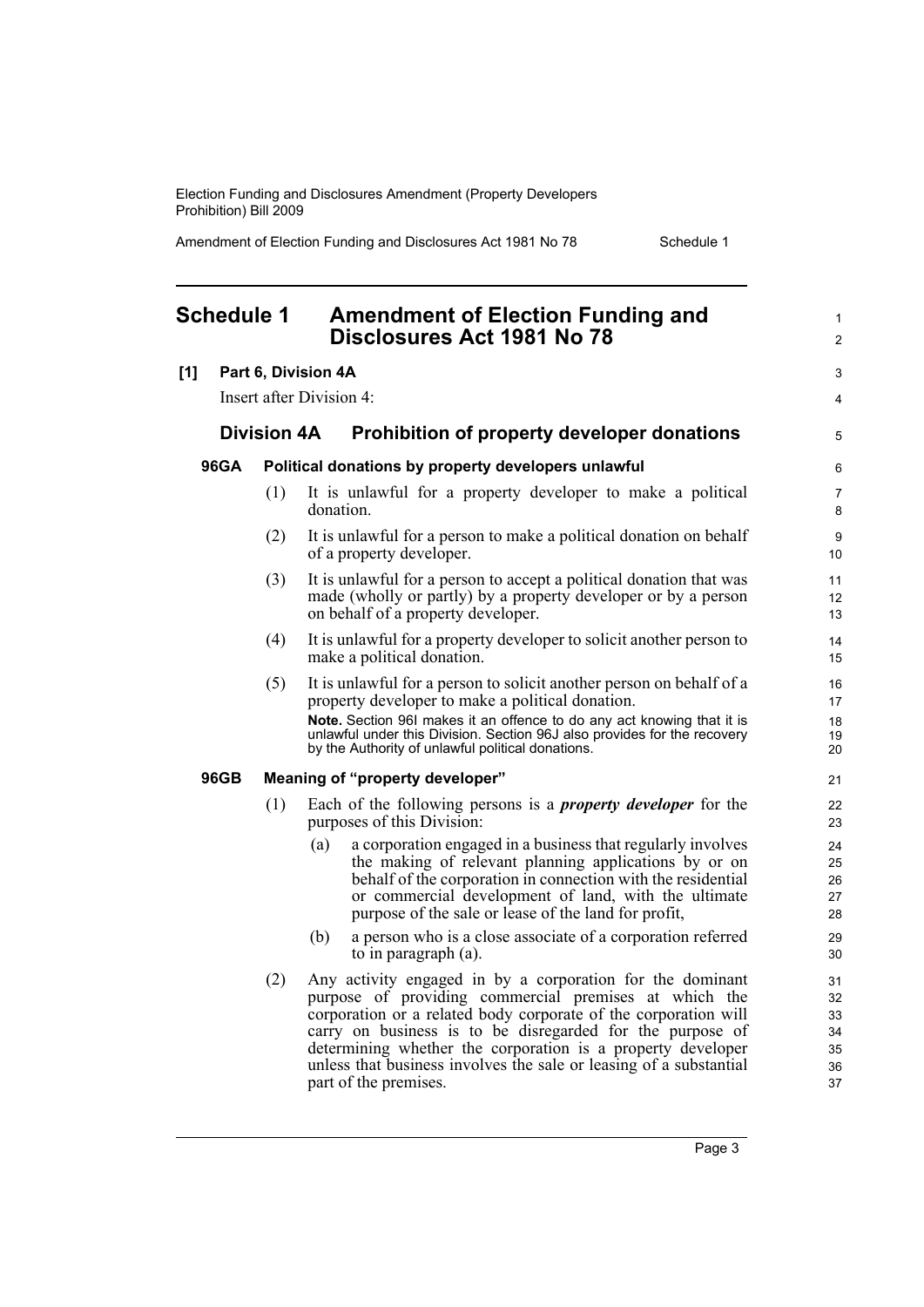| Amendment of Election Funding and Disclosures Act 1981 No 78<br>Schedule 1 |
|----------------------------------------------------------------------------|
|----------------------------------------------------------------------------|

(3) In this section:

*close associate* of a corporation means each of the following:

(a) a director or officer of the corporation or the spouse of such a director or officer,

- (b) a related body corporate of the corporation,
- (c) a person whose voting power in the corporation or a related body corporate of the corporation is greater than 20% or the spouse of such a person,
- (d) if the corporation or a related body corporate of the corporation is a stapled entity in relation to a stapled security—the other stapled entity in relation to that stapled security,
- (e) if the corporation is a trustee, manager or responsible entity in relation to a trust—a person who holds more than 20% of the units in the trust (in the case of a unit trust) or is a beneficiary of the trust (in the case of a discretionary trust).

*officer* has the same meaning as in the *Corporations Act 2001* of the Commonwealth.

*related body corporate* has the same meaning as in the *Corporations Act 2001* of the Commonwealth.

*relevant planning application* has the same meaning as in section 147 (Disclosure of political donations and gifts) of the *Environmental Planning and Assessment Act 1979*.

*spouse* of a person includes a person who is in a de facto relationship (within the meaning of the *Property (Relationships) Act 1984*) with the person.

*stapled entity* means an entity the interests in which are traded along with the interests in another entity as stapled securities and (in the case of a stapled entity that is a trust) includes any trustee, manager or responsible entity in relation to the trust.

*voting power* has the same meaning as in the *Corporations Act 2001* of the Commonwealth.

#### **96GC Loans included as political donations**

(1) A loan that, if it had been a gift, would be a political donation is to be regarded as a political donation for the purposes of this Division unless the loan is from a financial institution.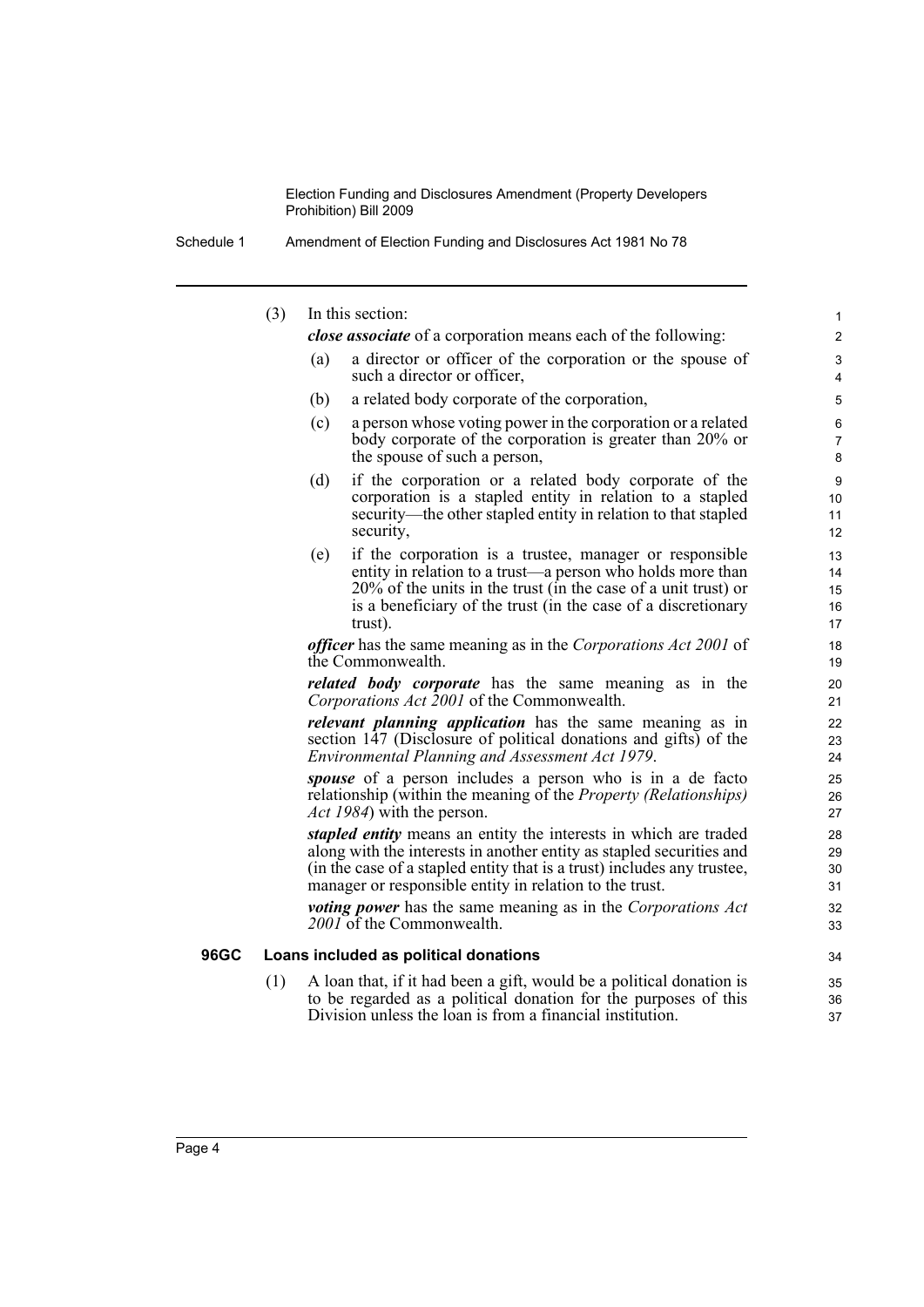Amendment of Election Funding and Disclosures Act 1981 No 78 Schedule 1

(2) In this section: *financial institution* means an entity whose principal business is the provision of financial services or financial products, and includes a bank, credit union, building society or other entity prescribed by the regulations. *loan* means an advance of money, the provision of credit or any other transaction that in substance effects a loan of money. **96GD Exception for membership contributions** An annual or other subscription paid to a party by an individual as a member of the party or for the individual's affiliation with the party is not a political donation for the purposes of this Division unless it is a reportable political donation. **Note.** A political donation of \$1,000 or more is a reportable political donation—see section 86. **96GE Determination by Authority that person not a property developer** (1) A person (*the applicant*) may apply to the Authority for a determination by the Authority that the applicant or another person is not a property developer for the purposes of this Division. (2) The Authority is authorised to make such a determination if the Authority is satisfied that it is more likely than not that the person is not a property developer. The Authority is to make its determination solely on the basis of information provided by the applicant. (3) The Authority's determination remains in force for 12 months after it is made but can be revoked by the Authority at any time by notice in writing to the applicant. (4) The Authority's determination is conclusively presumed to be correct in favour of any person for the purposes of a political donation that the person makes or accepts while the determination is in force (even if the determination is subsequently found to be incorrect). (5) The Authority's determination is not presumed to be correct in favour of any person who makes or accepts a political donation knowing that information provided to the Authority in connection with the making of the determination was false or misleading in a material particular. (6) The Authority is to maintain a public register of the determinations made under this section and is to publish the register on a website maintained by the Authority. 1  $\overline{2}$ 3 4 5 6 7 8 9 10 11 12 13 14 15 16 17 18 19 20 21 22 23 24 25 26 27 28 29 30 31 32 33 34 35 36 37 38 39 40